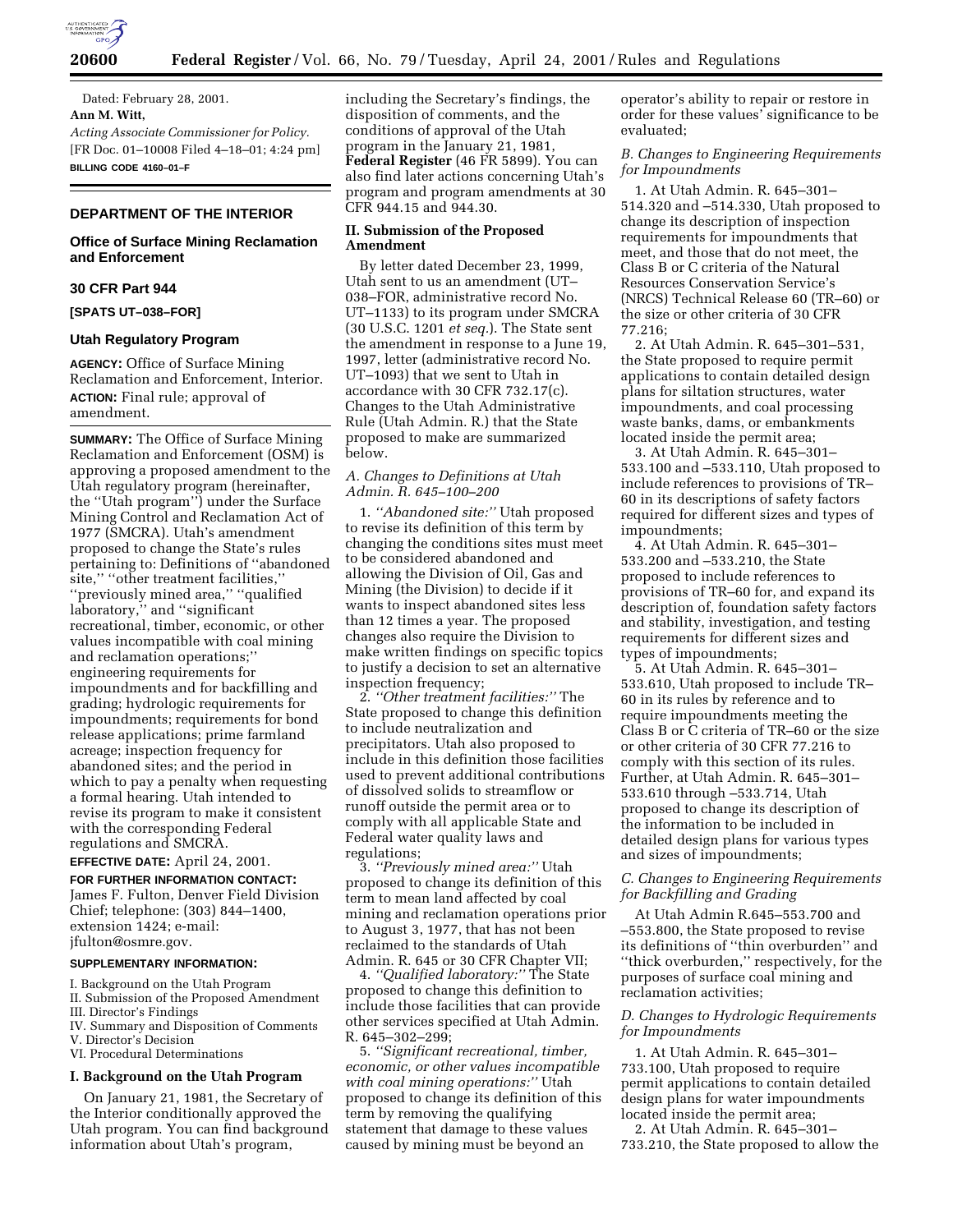Division to develop design standards for impoundments not included in Utah Admin. R. 645–301–533.610 (discussed previously under Part II.B.5 of this final rule), that ensure stability comparable to a minimum static safety factor of 1.3 in lieu of requiring engineering tests to ensure that level of safety;

3. At Utah Admin. R. 645–301– 742.200, Utah proposed to require siltation structures to comply with the design criteria for sediment control measures in Utah Admin. R. 645–301– 742;

4. At Utah Admin. R. 645–301– 742.224, the State proposed to allow construction of temporary impoundments as sedimentation ponds that will contain and control all runoff from a design precipitation event without using spillways if they meet certain conditions;

5. At Utah Admin. R. 645–301– 742.225.1, for impoundments that meet the NRCS Class B or C criteria for dams in TR–60 or the size or other criteria of 30 CFR 77.216(a), Utah proposed to require them to be designed to control the probable maximum precipitation of a 6-hour event, or a greater event if specified by the Division;

6. At Utah Admin. R. 645–301– 742.225.2, the State repeated the requirement stated above in Part II.D.5 of this final rule for Utah Admin. R. 645–301–742.225.1;

7. At Utah Admin R. 645–301– 743.100, the State proposed to require impoundments that meet the NRCS Class B or C criteria for dams of TR–60 to comply with this section of Utah's rules and the table in TR–60 entitled, ''Minimum Emergency Spillway Hydrologic Criteria;''

8. At Utah Admin. R. 645–301– 743.120, Utah proposed to require impoundments that meet the NRCS Class B or C criteria for dams of TR–60 to comply with the freeboard hydrograph criteria in the TR–60 table entitled, ''Minimum Emergency Spillway Hydrologic Criteria;''

9. At Utah Admin. R. 645–301– 743.131.3 through –743.131.6, the State proposed spillway design precipitation events for temporary and permanent impoundments of different types and sizes that meet the spillway requirements of Utah Admin. R. 645– 301–743.130;

### *E. Adding Requirements for Bond Release Applications at Utah Admin. R. 645–301–880.130:*

The State's proposed rule requires permittees to include in a bond release application a notarized statement certifying that all applicable reclamation activities have been completed as

required by the Utah Code Annotated (UCA) sections 40–10–1 *et seq.*, the regulatory program, and the approved reclamation plan. Also, each application for each phase of bond release must include this certification;

### *F. Adding Requirements for Prime Farmland Acreage at Utah Admin. R. 645–302–316.500*

Utah's proposed rule does not allow a decrease in the aggregate total acreage of prime farmland after reclamation from the acreage that existed before mining. It requires Division approval of water bodies built during mining and reclamation along with the consent of all affected property owners in the permit area. Also, the proposed rule requires water bodies to be located in parts of the permit area that will not be reclaimed to prime farmland;

### *G. Adding an Alternative Inspection Frequency for Abandoned Sites at Utah Admin. R. 645–400–132*

Utah proposed to allow the Division to inspect abandoned sites on a frequency that it sets using procedures proposed under the definition of 'abandoned site" at Utah Admin. R. 645–100–200. The State's proposed definition changes are described in Part II. A of this final rule; and

# *H. Changing the Time in Which To Pay a Penalty When Requesting a Formal Hearing at Utah Admin. R. 645–401–810*

The State proposed to extend to 30 days the period in which a permittee, charged with a violation, must pay a reassessed or affirmed civil penalty to the Division when requesting a formal hearing. The 30-day period begins with the date of service of a conference officer's action.

We announced receipt of the proposed amendment in the January 14, 2000, **Federal Register** (65 FR 2364). In the same document, we opened the public comment period and provided an opportunity for a public hearing or meeting on the amendment's adequacy (administrative record No. UT–1136). We did not hold a public hearing or meeting because nobody requested one. The public comment period ended on February 14, 2000.

During our review of the amendment, we identified a concern about a substantive typographical error at proposed Utah Admin. R. 645–301– 742.225.2. In that rule, the State inadvertently repeated the wording it proposed at Utah Admin. R. 645–301– 742.225.1 and proposed to remove existing wording. These rules allow exceptions to the sediment pond location provision at Utah Admin. R.

645–301–742.224. We notified Utah of our concern, and a suggested minor editorial change, by letter dated April 17, 2000 (administrative record No. UT– 1142).

Utah responded in a letter dated November 27, 2000, (administrative record No. UT–1147) with a revised amendment. We reopened and extended the comment period for the revised amendment in the January 9, 2001, **Federal Register** (66 FR 1616; administrative record No. UT–1155). The extended comment period closed January 24, 2001. Utah's revision corrected proposed Utah Admin. R. 645–301–742.225.2 and made one minor editorial change at proposed Utah Admin. R. 645–301–742.225. A description of the editorial change appears below in Part III. A. of this final rule and the correction is described in Part III.B.

### **III. Director's Findings**

Following are the findings we made concerning the amendment under SMCRA and the Federal regulations at 30 CFR 732.15 and 732.17. We are approving the amendment as described below.

### *A. Minor Revisions to Utah's Rules*

Utah proposed one minor editorial change in response to our April 17, 2000, concern letter (administrative record No. UT–1142). The State added the word ''where'' to the end of the clause at Utah Admin. R. 645–301– 742.225 that leads into the two exceptions to sediment pond location guidance at Utah Admin. R. 645–301– 742.225.1 and –742.225.2. With the proposed change, the clause now reads, ''An exception to the sediment pond location guidance in R645–301–752.224 may be allowed where: \* \* \*" (30 CFR 816.49(c)(2) and 817.49(c)(2)). Because this is a minor change, we find that it will not make Utah's rules less effective than the corresponding Federal regulations.

# *B. Revisions to Utah's Rules That Have the Same Meaning as the Corresponding Provisions of the Federal Regulations*

Utah proposed revisions to the following rules containing language that is the same as or similar to the corresponding sections of the Federal regulations:

Utah Admin. R. 645–100–200, revised definition of ''Abandoned Site'' with provisions for an alternate inspection frequency, and partial removal of existing wording, in paragraphs (d),  $(d)(i), (d)(ii), (e), (e)(1), (e)(1)(i)$  through  $(1)(vi)$ ,  $(e)(2)$ ,  $(e)(2)(i)$  and  $(ii)$ ,  $(f)$ ,  $(f)(i)$ , and (f)(ii), (30 CFR 840.11(g), (g)(4)(i)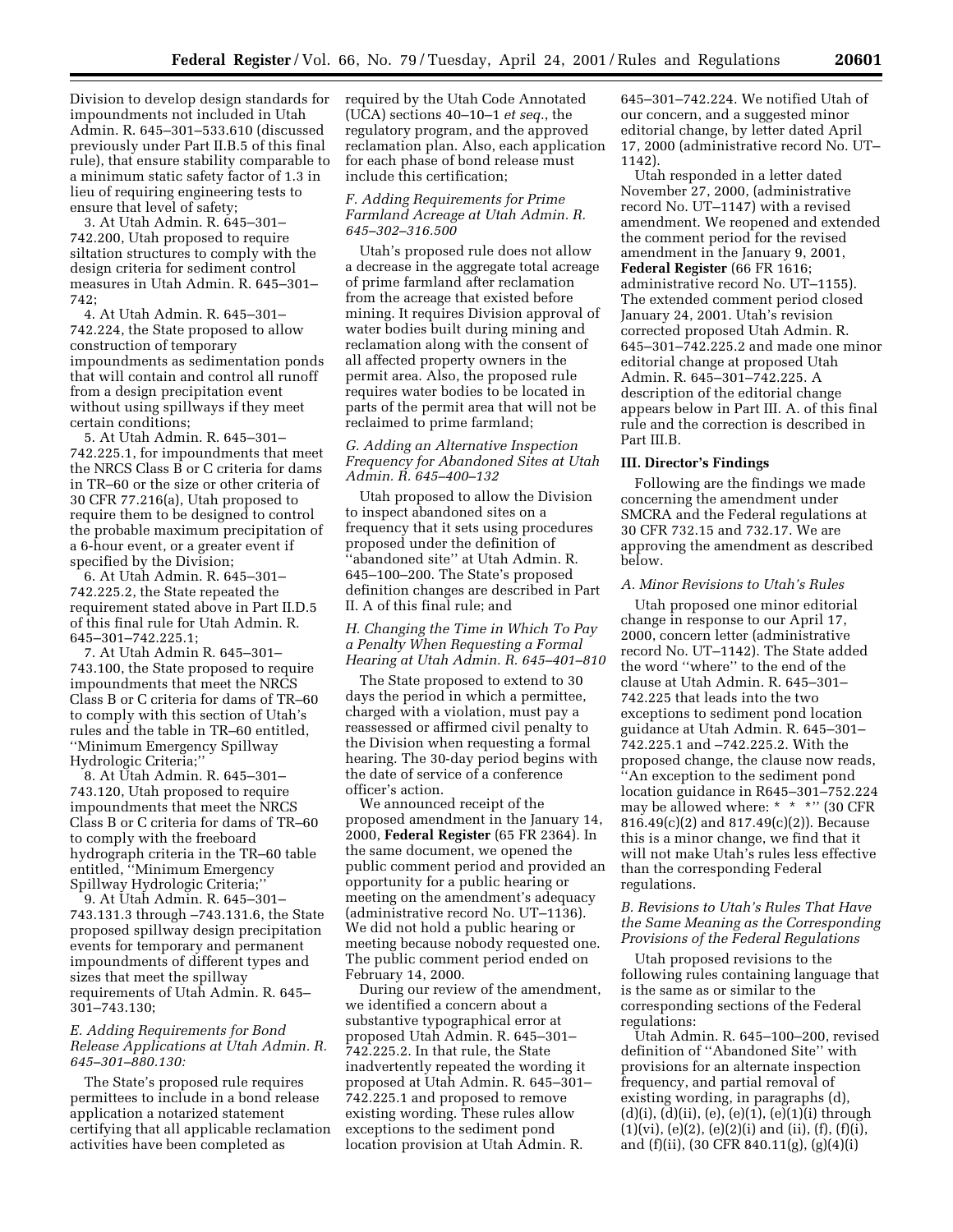and (ii), 11(h) and (h)(1), 11(h)(1)(i) through (vi), and  $11(h)(2)$ ,  $(2)(i)$ , and (2)(ii); item XII.A of OSM's 6/19/97 Part 732 letter);

Utah Admin. R. 645–100–200, revised definition of ''Other Treatment Facilities'' (30 CFR 701.5; item XI.A.1 of OSM's 6/19/97 Part 732 letter);

Utah Admin. R. 645–100–200, revised definition of ''Previously Mined Area'' and partial removal of existing wording (30 CFR 701.5; item VIII.A of OSM's 6/ 19/97 Part 732 letter);

Utah Admin. R. 645–100–200, revised definition of ''Qualified Laboratory'' and removal of the word ''or'' between clauses (30 CFR 795.3; item X.A.1 of OSM's 6/19/97 Part 732 letter);

Utah Admin. R. 645–100–200, revised definition of ''Significant Recreational, Timber, Economic, or Other Values Incompatible With Coal Mining and Reclamation Operations'' with the existing phrase ''beyond an operator's ability to repair or restore,'' removed (30 CFR 761.5; item VI.A.1 of OSM's 6/19/ 97 Part 732 letter);

Utah Admin. R. 645–301–514.320, addition of requirements for inspecting impoundments that meet, and those that do not meet, the Class B or C criteria of TR–60 or the size or other criteria of 30 CFR 77.216, and removal of existing provisions in this section and at Utah Admin. R. 645–301–514.330 (30 CFR 816.49(a)(12) and 817.49(a)(12); item XI.A.4 of OSM's 6/19/97 Part 732 letter); Utah Admin. R. 645–301–531, addition of a requirement for detailed design plans for siltation structures, water impoundments, and coal processing waste banks, dams or embankments in each permit application, and removal of the term ''sediment ponds'' (30 CFR 780.25(a) and 784.16(a); item XI.A.3 of OSM's 6/19/97 Part 732 letter);

Utah Admin. R. 645–301–533.100 and 533.110, addition of static safety factor requirements for impoundments that meet, and those that do not meet, the Class B or C criteria of TR–60 or the size or other criteria of 30 CFR 77.216(a), and removal of existing provisions (30 CFR 816.49(a)(4)(i)and (4)(ii) and 817.49(a)(4)(i) and (a)(4)(ii); item XI.A.4 of OSM's 6/19/97 Part 732 letter);

Utah Admin. R. 645–301–533.200 and 533.210, addition of foundation construction, investigation, and testing requirements for temporary and permanent impoundments, and removal of existing provisions (30 CFR 816.49(a)(6)(i)and 817.49(a)(6)(i); item XI.A.4 of OSM's 6/19/97 Part 732 letter);

Utah Admin. R. 645–301–533.610 through 533.614, addition of permitting requirements for impoundments meeting the Class B or C criteria for dams in TR–60 and that meet or exceed

the criteria of 30 CFR 77.216(a), and removal of existing provisions (30 CFR 780.25(a)(2), and (a)(2)(i) through (a)(2)(iv) and 784.16(a)(2), and (a)(2)(i) through (a)(2)(iv); item XI.A.3 of OSM's 6/19/97 Part 732 letter);

Utah Admin. R. 645–301–533.620, addition of a requirement for permit applications to include a stability analysis for impoundments meeting the Class B or C criteria for dams in TR–60, and removal of existing provisions (30 CFR 780.25(f) and 784.16(f); item XI.A.3 of OSM's 6/19/97 Part 732 letter);

Utah Admin. R. 645–301–533.710 through 533.714, addition of provisions describing detailed design plans for impoundments not included in Utah Admin. R. 645–3–1–533.610, as revised by this amendment, and removal of existing provisions (30 CFR 780.25(a)(3) and (a)(3)(i) through (a)(3)(iv), and 784.16(a)(3) and (a)(3)(i) through (a)(3)(iv); item XI.A.3 of OSM's 6/19/97 Part 732 letter);

Utah Admin. R. 645–301–553.700, addition of provisions defining ''thin overburden'' and removal of existing provisions (30 CFR 816.105(a); item VI.A.5 of OSM's 6/19/97 Part 732 letter);

Utah Admin. R. 645–301–733.210, addition of design requirements for permanent and temporary impoundments that are not included in Utah Admin. R. 645–3–1–533.610, as revised by this amendment, and removal of existing provisions (30 CFR 780.25(c)(2) and (c)(3) and 784.16(c)(2) and (c)(3); item XI.A.3 of OSM's 6/19/ 97 Part 732 letter);

Utah Admin. R. 645–301–742.200, addition of permit application requirements for siltation structure designs (30 CFR 780.25(b) and 784.16(b); item XI.A.3 of OSM's 6/19/97 Part 732 letter);

Utah Admin. R. 645–301–742.224, revision of permit application requirements to allow construction of temporary impoundments as sedimentation ponds that will contain and control all runoff from a design precipitation event without using spillways if they meet certain conditions (30 CFR 780.25(b) and 784.16(b));

Utah Admin. R. 645–301–742.225.1, addition of an exception to the sediment pond location guidance at Utah Admin. R. 645–301–742.224 for impoundments meeting the Class B or C criteria in TR– 60 or the size or other criteria of 30 CFR 77.216(a), and removal of existing provisions (30 CFR 816.49 $(c)(2)(i)$  and 817.49(c)(2)(i); item XI.A.4 of OSM's 6/ 19/97 Part 732 letter);

Utah Admin. R. 645–301–742.225.2, addition of an exception to the sediment pond location guidance at Utah Admin.

R. 645–301–742.224 for impoundments not included in Utah Admin. R. 645– 301–742.225.1, and removal of existing provisions (30 CFR  $816.49(c)(2)(ii)$  and 817.49(c)(2)(ii); item XI.A.4 of OSM's 6/ 19/97 Part 732 letter). This is the correction Utah submitted in the November 27, 2000, revision to its amendment in response to our concern;

Utah Admin. R. 645–301–743.120, addition of a requirement that impoundments meeting the Class B or C criteria of TR–60 comply with the freeboard hydrograph criteria in ''Minimum Emergency Spillway Hydrologic Criteria'' table of TR–60 (30 CFR 816.49(a)(5) and 817.49(a)(5); item XI.A.4 of OSM's 6/19/97 Part 732 letter);

Utah Admin. R. 645–301–743.131.3 through 743.131.6, addition of design precipitation event criteria for impoundments meeting certain spillway requirements (30 CFR 816.49(a)(9)(ii), and  $(9)(ii)(A)$ ,  $(B)$ , and  $(C)$ , and 817.49(a)(9)(ii), and (9)(ii)(A), (B), and (C); item XI.A.4 of OSM's 6/19/97 Part 732 letter);

Utah Admin. R. 645–301–880.130, addition of a requirement for a notarized statement in the bond release application certifying that all applicable reclamation activities have been accomplished (30 CFR 800.40; item V.A of OSM's 6/19/97 Part 732 letter);

Utah Admin. R. 645–302–316.500, addition of new permitting provisions for total prime farmland acreage and construction of water bodies in relation to prime farmlands (30 CFR 785.17(e); item I.A.1 of OSM's 6/19/97 Part 732 letter); and

Utah Admin. R. 645–401–810, revised provision for contesting a proposed penalty or fact of a violation within 30 days from the date of service of the conference officer's action, and removal of the existing provision for doing so within 15 days (30 CFR 723.19 and 845.19; item III.A of OSM's 6/19/97 Part 732 letter).

Because these proposed rules contain wording that is the same as or similar to the corresponding Federal regulations, we find that they are no less effective than the corresponding Federal regulations.

# *C. Revisions to Utah's Rules That Are Not the Same as the Corresponding Provisions of the Federal Regulations*

1. Definition of ''Thick Overburden'' at Utah Admin. R. 645–301–553.800

Utah proposes to change its definition of ''thick overburden'' by removing language that explains the specific numerical limit on which determining the existence of thick overburden was based. This change is consistent with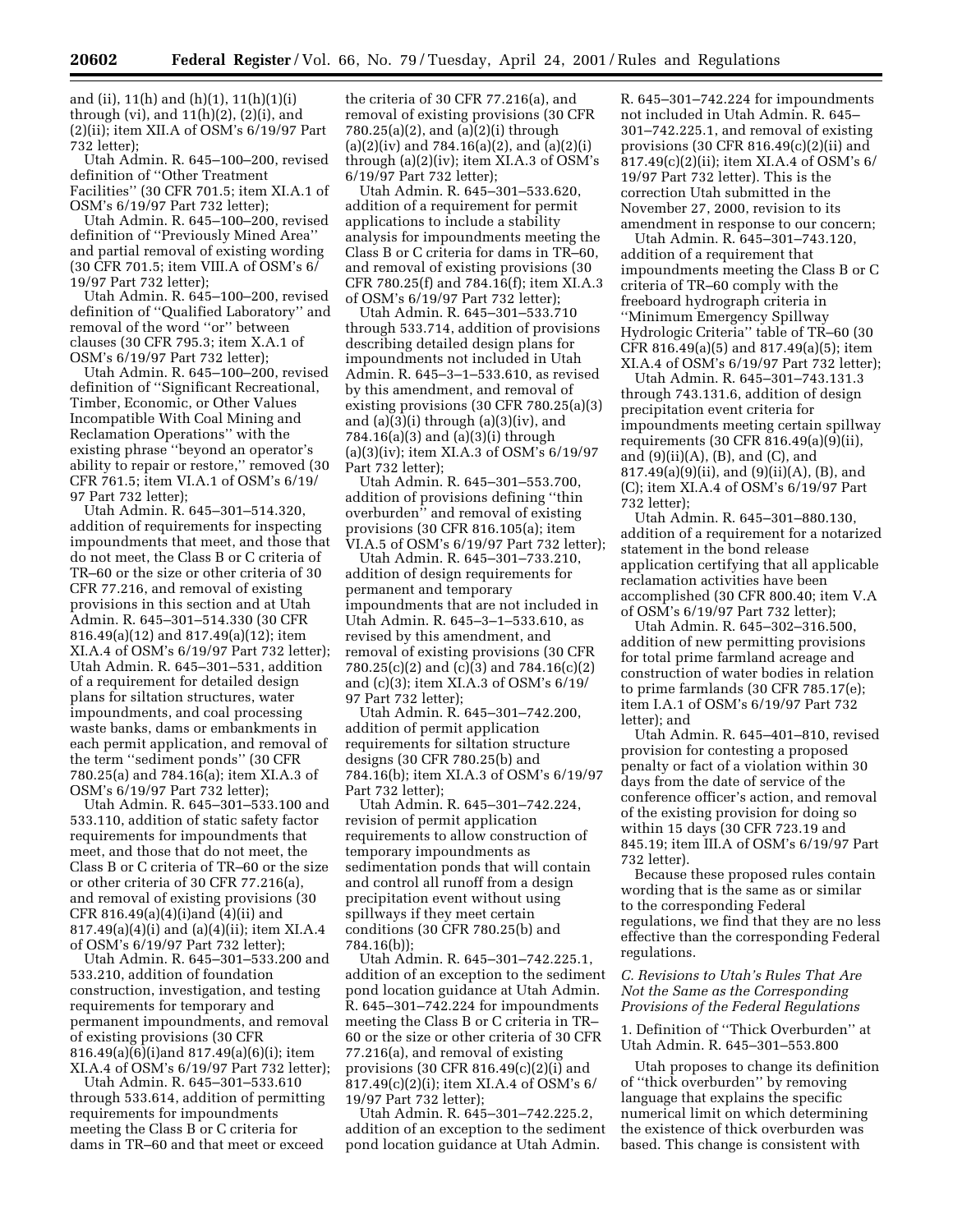the same change we made to the Federal definition in 1991. In place of the numerical limit, Utah proposes to base determinations of thick overburden on whether the thickness of overburden as increased by the swell factor "\* \* \* plus the thickness of other available waste materials \* \* \* \* '' is greater than the combined thickness of the overburden and the coal before removing the coal. There is no counterpart to the phrase "\* \* \* plus the thickness of other available waste materials  $*$  \* \*" in the corresponding part of the Federal definition of ''thick overburden'' at 30 CFR 816.105(a).

References to ''other waste materials'' appear in SMCRA and in other parts of the corresponding definition in the Federal regulations. Reference to the thickness of other available waste materials is in the beginning statement in the Federal definition of what ''thick overburden'' means at CFR 816.105(a). It also follows in that definition's next statement of where thick overburden occurs. Both parts correspond to identical wording in the same parts of Utah's proposed definition. Further, section 515(b)(3) of SMCRA provides ''[t]hat in surface coal mining where the volume of overburden is large relative to the thickness of the coal deposit and where the operator demonstrates that due to volumetric expansion the amount of overburden and other spoil *and waste materials* removed in the course of the mining operations is more than sufficient to restore the approximate contour, the operator shall after restoring the approximate contour, backfill, grade, and compact (where advisable) the excess overburden and other spoil *and waste material* \* \* \*" (emphasis added). [''Spoil'' is defined at 30 CFR 701.5 as ''\* \* \* overburden that has been removed during surface coal mining operations.'']

Utah's proposed definition also uses two terms that are not in the Federal definition. It uses ''topography'' where the Federal definition uses ''surface configuration'' and refers to thickness of the ''coal'' compared to the coal ''bed'' in the Federal definition. The first part of the third definition of ''topography'' in Webster's Ninth New Collegiate Dictionary is ''the *configuration of a surface* including its relief and the position of its natural and man-made features'' (emphasis added). Reference to ''\*  $\,$  \*  $\,$  \* the combined thickness of the overburden and the coal prior to removing the coal  $* * * \dots$  in Utah's definition has the same meaning as the Federal definition's ''\* \* \* the combined thickness of the overburden and coal *bed* prior to removing the coal \*\*\*'' (emphasis added) because both

refer to the thickness of the actual layer, stratum, or deposit of coal that mining removes. This is consistent with the definition of the word ''bed'' in the Second Edition of the American Geologic Institute's Dictionary of Mining, Mineral, and Related Terms (meaning ''layer'' or ''stratum'' ) and use of the term ''coal deposit'' in the discussion of thin and thick overburden at section 515(b)(3) of SMCRA.

As described above, we find Utah's proposed definition of thick overburden to be consistent with, and no less stringent than, SMCRA and to be consistent with, and no less effective than, the Federal regulations.

# *2. Requirement at Utah Admin. R. 645– 301–743.100 for Certain Impoundments To Comply With the ''Minimum Emergency Spillway Hydrologic Criteria'' Table in TR–60*

Utah's proposed rule explicitly requires impoundments meeting the Class B or C criteria for dams in TR–60 to comply with the ''Minimum Emergency Spillway Hydrologic Criteria'' table in TR–60 and the requirements of Utah Admin. R. 645– 301–743. That requirement corresponds to identical wording in the counterpart Federal regulations. The State's proposed rule does not incorporate TR– 60 by reference in the State's hydrology performance standards for impoundments. However, Utah proposes to incorporate TR–60 in its entirety into its rules at Utah Admin. R. 645–301–533.610, which we found in Part III.A.10 of this final rule to have the same meaning as, and therefore is no less effective than, the counterpart Federal regulations. That incorporation of TR–60 by reference ties into the State's hydrology provisions through a number of other cross-references. Utah's engineering performance standards at Utah Admin. R. 645–301–560 require coal mining and reclamation operations (which include impoundments by definition) to be conducted in accordance with requirements of Utah Admin. R. 645–301–510 through 301– 553. At Utah Admin. R. 645–301– 512.240, the State requires professional engineers to use current and prudent engineering practices, to be experienced in impoundment design and construction, and to certify impoundment designs in accordance with Utah Admin. R. 645–301–743. Also, at Utah Admin. R. 645–301– 533.600, Utah requires impoundments meeting MSHA's criteria at 30 CFR 77.216(a) to comply with 30 CFR 77.216 and Utah Admin. R. 645–301–743, among other State rules. Under Utah Admin. R. 645–301–552.200, the State

may approve permanent impoundments if they meet the requirements of Utah Admin. R. 645–301–743 and several other State rules.

In the preamble to our proposed rulemaking at 30 CFR 780.25 and 784.16 (56 FR 29774, 29776; June 28, 1991) we explained that editorial changes and ''the addition of specific reference to the SCS criteria for dam classification found in their Technical Release No. 60 (TR– 60)  $^{\star}$   $\,^{\star}$   $\,^{\star}$  are needed to ensure that the permitting requirements for impoundments [i.e., 30 CFR 780 and 784] are consistent with the performance standards for impoundments [i.e., 30 CFR 816 and 817] that are tied both to SCS standards and MSHA requirements.'' As proposed in this amendment at Utah Admin. R. 645–301–533, 645–301–733, 645–301– 742, and 645–301–743, which include permitting requirements and performance standards, Utah's rules ensure that its permitting requirements for impoundments are consistent with its performance standards by explicitly invoking the specific criteria for dam classification found in TR–60.

There are other differences between Utah's proposed rule and the Federal regulations that are minor. One is Utah's current reference to the Natural Resources Conservation Service, which corresponds to the Federal regulations' outdated reference to the Soil Conservation Service. The other is the State's inclusion of Utah addresses where people can get copies of TR–60, which correspond to Virginia and Washington addresses in the Federal regulations.

Unless stated otherwise, Utah's rules do not address surface and underground mining separately. This proposed Utah Admin. R. 645–301–743 applies to both.

We find proposed Utah Admin. R. 645–301–743 to be no less effective than counterpart 30 CFR 816.49(a)(1) and 817.49(a)(1). Our finding is based on the State's proposed incorporation of TR–60 in its rules at Utah Admin. R. 645–301– 533.610 and the explicit references in Utah Admin. R. 645–301–743, and in other rules being changed in this amendment, to specific criteria of TR– 60 that correspond to identical references in the counterpart Federal regulations.

## *3. Alternate Inspection Frequency for Abandoned Sites at Utah Admin. R. 645–400.132*

Utah proposes to add to its provision for complete inspection frequency another provision for inspecting abandoned sites on an alternate frequency determined according to the procedures included in the definition of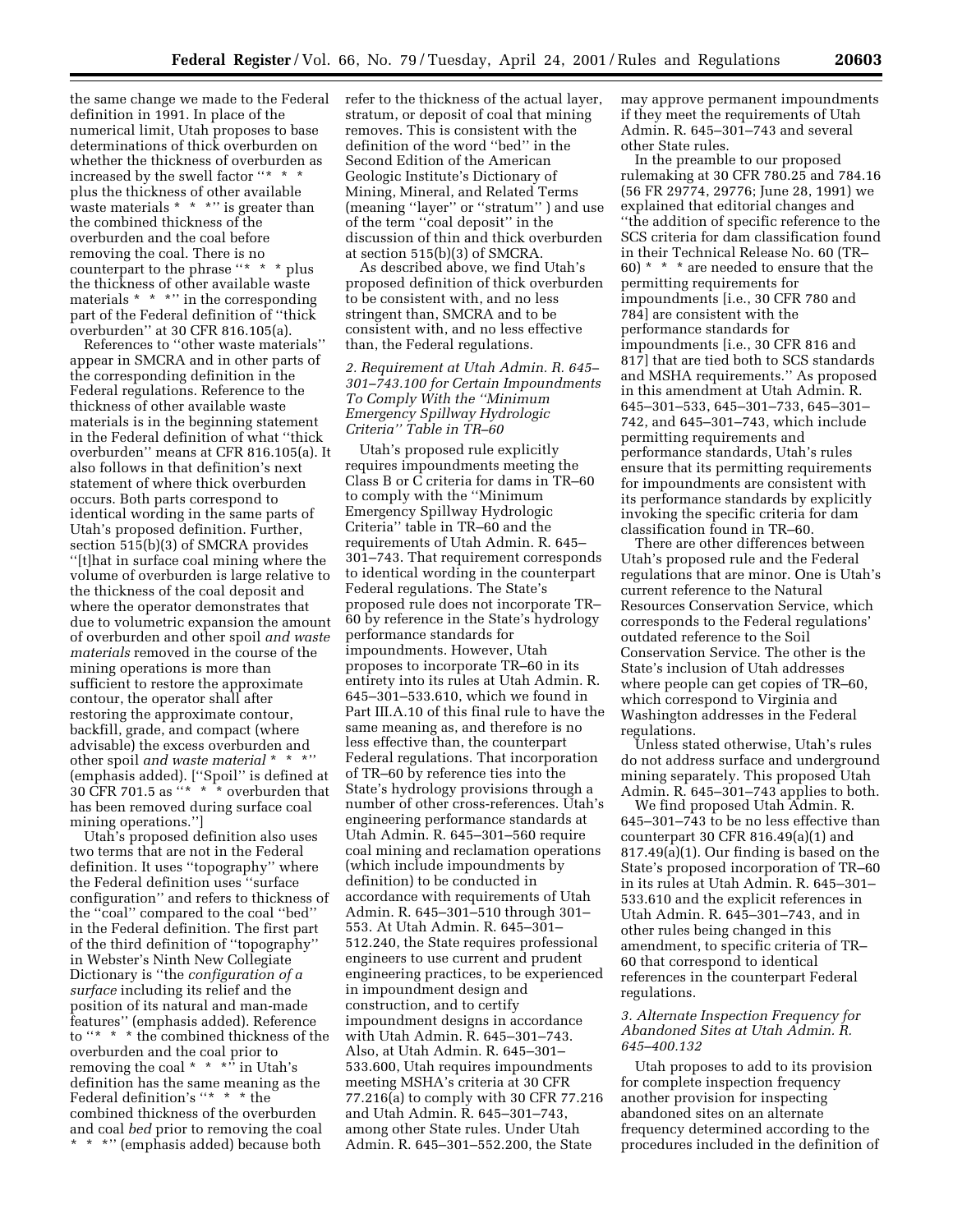''abandoned sites'' proposed at Utah Admin. R. 645–100–200.

As noted in Part III.B. of this final rule, we find the revised definition of ''abandoned sites'' that the State proposed at Utah Admin. R. 645–100– 200 (as part of this amendment) to have the same meaning as, and therefore to be no less effective than, the Federal definition at 30 CFR 840.11(g). As also noted in Part III.B. of this final rule, we find Utah's alternate inspection frequency provisions for abandoned sites in paragraph (e) of the definition at Utah Admin. R. 645–100–200 (also as proposed in this amendment) to have the same meaning as, and to be no less effective than, the Federal alternate inspection frequency at 30 CFR 840.11(h). The counterpart Federal regulation for complete inspection frequency at 30 CFR 840.11(b) does not include a cross reference to the alternate inspection frequency for abandoned sites; the Federal definition of ''abandoned site'' already appears in the same section under subsection 840.11(g), and the alternate inspection frequency for abandoned sites is found at 840.11(h). Because Utah defines ''abandoned sites'' at Utah Admin. R. 645–100–200 along with most of its regulatory terms, and its requirement for complete inspection frequency is at Utah Admin. R. 645–400–132, the cross reference in the State's rule for complete inspection frequency to its definition of abandoned site provides a clear connection between the two.

Moreover, the statement in Utah's proposed rule that ''Abandoned sites *may* be inspected on a frequency as determined under the definition of 'abandoned site' at Utah Admin. R. 645– 100–200 \* \* \*'' [emphasis added] leaves intact DOGM's requirement for conducting *no less* than one complete inspection of abandoned sites each calendar year while leaving open the option of inspecting them more frequently.

For these reasons, we find that Utah's proposed rule will provide for the same alternate inspection frequency for abandoned sites that the counterpart Federal regulation provides for, and therefore is no less effective than the Federal regulation.

## *D. Revisions to Utah's Rules With No Corresponding Federal Regulations*

Requirement at Utah Admin. R. 645– 301–733.100 That Permit Applications Include a Detailed Design Plan for Each Proposed Water Impoundment

Utah proposes to revise its hydrology provisions for impoundments by adding the requirement that permit applications

include a detailed design plan for each proposed water impoundment in the proposed permit area. Adding this requirement to this rule makes Utah's hydrology provisions for permit applications consistent with its engineering provisions because the State also proposes to add a provision for detailed design plans at Utah Admin. R. 645–301–531 as part of this rulemaking.

There are no direct counterparts to this proposed rule in the Federal regulations, but 30 CFR 780.25(a) and 784.16(a) for surface and underground mining, respectively, are similar. On the other hand, 30 CFR 780.25(a) and 784.16(a) are the direct counterparts to Utah Admin. R. 645–301–531. Utah Admin. R. 645–301–530 *et seq.*, which include Utah Admin. R. 645–301–531, contain the operational design criteria and plans requirements for the engineering component of permit applications, as noted above. The Federal regulations at 30 CFR 780 *et seq.* and 784 *et seq.* include permit application requirements for reclamation and operation plans for surface and underground mining, respectively. Utah does not separate these rules for surface and underground mining; the revised rule applies to both.

Proposed Utah Admin. R. 645–301– 531 references ''\* \* \* each proposed siltation structure, water impoundment, and coal processing waste bank, dam or embankment within the proposed permit area \* \* \*,'' compared to the reference to "\* \* \* each proposed water impoundment \* \* \* \* in Utah Admin. R. 645–301–733.100. Our review of other changes to Utah Admin. R. 645–301–531 and the State's proposal to add the phrase ''and detailed design plans'' found that rule, with the proposed changes, has the same meaning as counterparts 30 CFR 780.25(a) and 784.16(a). The revision of Utah Admin. R. 645–301–733.100 is consistent with proposed Utah Admin. R. 645–301–531. We find these proposed rules are consistent with, and no less effective than, the counterpart Federal regulations at 30 CFR 780.25(a) and 784.16(a) for surface and underground mining, respectively.

### **IV. Summary and Disposition of Comments**

### *Public Comments*

We asked for public comments on the original amendment in the January 14, 2000, proposed rule **Federal Register** (65 FR 2365; administrative record No. UT–1136), and in letters dated January 6, 2000, that we sent to several organizations (administrative record No. UT–1135). We also asked for public

comments on the revised amendment in the January 9, 2001, **Federal Register** (66 FR 1616; administrative record No. UT–1155) and in letters dated December 13, 2000 (administrative record No. UT– 1152), which we sent to the same organizations we previously contacted for comments about the original amendment.

In a letter dated February 2, 2000, the Utah Mining Association (UMA) noted that it participated in preparing and reviewing the proposed rules in the original amendment and supported them in hearings before the Utah Board of Oil, Gas and Mining. UMA suggested no additional changes and urged us to approve the amendment (administrative record no. UT–1140).

The UMA also responded to our December 13, 2000, request for comments on the revised amendment by noting again its participation in Utah's rulemaking process and its support for the proposed rules. UMA encouraged us to complete the approval process (administrative record No. UT–1153).

We did not receive any other public comments on the original or revised amendment.

## *Federal Agency Comments*

In a letter dated January 6, 2000, we requested comments on the amendment under 30 CFR 732.17(h)(11)(i) from various Federal agencies with an actual or potential interest in the Utah program (administrative record No. UT–1135). We also asked for the same agencies' comments on the revised amendment in letters dated December 13, 2000 (administrative record No. UT–1152).

The U.S. Department of the Interior, Bureau of Land Management (BLM), responded to our January 6, 2000, request in a letter dated January 25, 2000 (administrative record no. UT– 1138). BLM said the proposed changes are understandable and appropriate for regulating coal mining in Utah, and did not suggest any changes.

We also received comments on the original amendment from the Utah Field Office of the U.S. Department of the Interior, Fish and Wildlife Service (FWS). In its letter dated January 27, 2000, FWS provided general and specific comments (administrative record no. UT–1139). In general, FWS stated its concern that active coal mining activities and abandoned mines can adversely affect fish, wildlife, and plant species through habitat loss and alteration and other human activities. FWS added that mined land reclamation and restoration should evaluate conditions for fish, wildlife, plants, and other organisms that are important to the proper functioning of ecosystems. In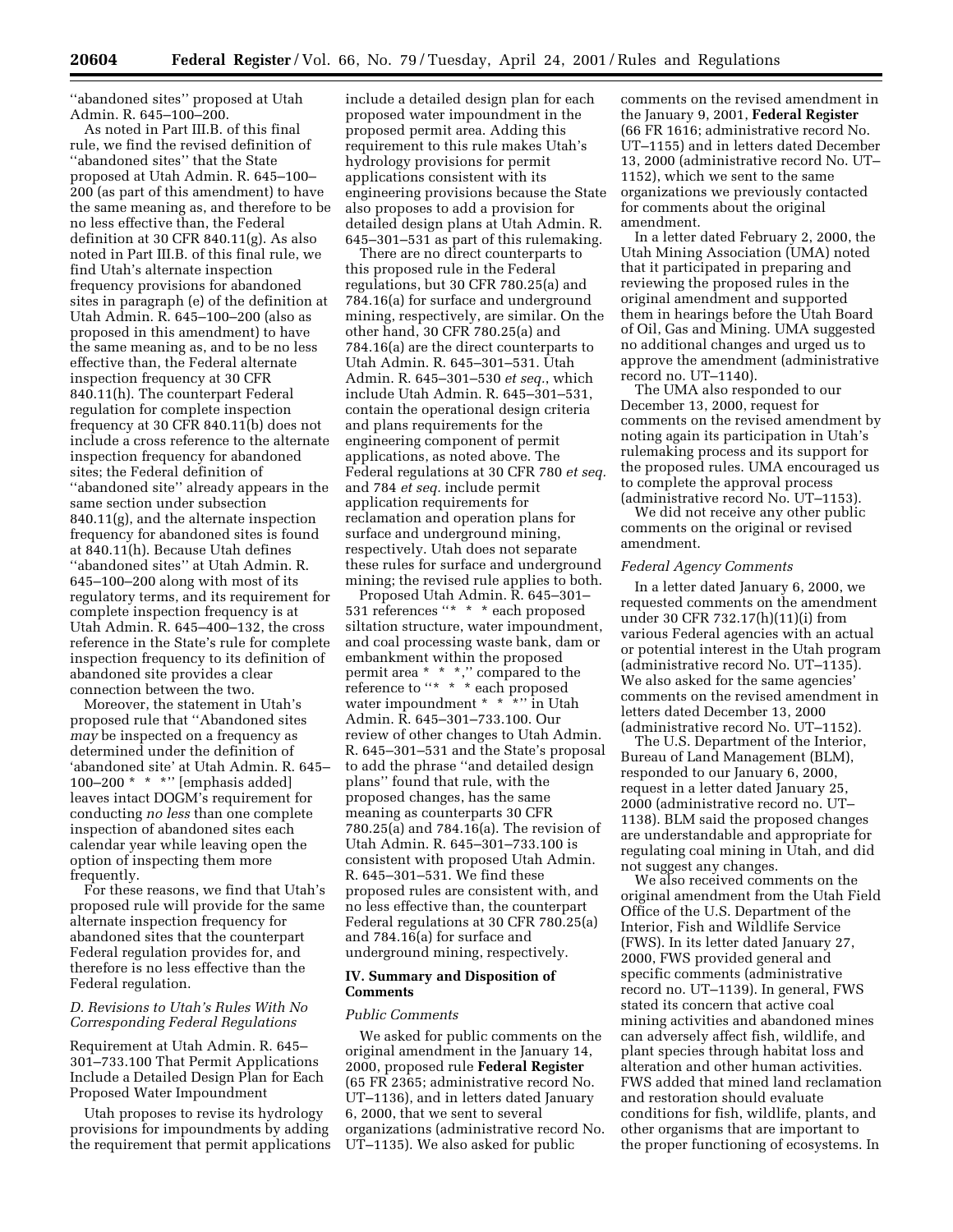that context, FWS specifically recommended adding the word ''biotic'' to part (e)(1)(ii) of the definition of ''abandoned site'' at Utah Admin. R. 645–100–200. The phrase at that part is one criterion of several that DOGM must affirm in writing when selecting an alternate inspection frequency for abandoned sites. Utah proposed this phrase in its amendment to read ''[w]hether, and to what extent, there exist on the site impoundments, earthen structures or other conditions that pose, or may reasonably be expected to change into, imminent dangers to the health or safety of the public or significant environmental harms to land, air, or water resources \* \* \*.'' With the FWS recommendation, the phrase would address ''land, air, water, or biotic resources.''

We agree with FWS in principle and believe Utah's rule considers fish, wildlife, plants, and other organisms as proposed in this amendment. At Utah Admin. R. 645–100–200, the State defines ''significant, imminent environmental harm to land, air, or water resources'' to mean, in part, an environmental harm that has ''an adverse impact on land, air, or water resources which resources include, but are not limited to, plant and animal life \* \* \*.'' This definition is Utah's counterpart to the Federal definition of the same term at 30 CFR 701.5. Because Utah proposed to define abandoned site with wording that is similar to, or the same as, that used in the counterpart Federal definition, we found the proposed definition to have the same meaning as, and therefore to be no less effective than, the Federal definition. We state that finding in Part III.B. of this final rule. We therefore conclude that Utah does not need to change its proposed rule in response to this comment.

In a telephone message of January 3, 2001, the Natural Resources Conservation Service commented that it concurred with Utah's amendment as revised on November 27, 2000 (administrative record No. UT–1154).

## *Environmental Protection Agency (EPA) Concurrence and Comments*

Under 30 CFR 732.17(h)(11)(ii), we are required to get a written agreement from EPA for those provisions of the program amendment that relate to air or water quality standards issued under the authority of the Clean Water Act (33 U.S.C. 1251 *et seq.*) or the Clean Air Act (42 U.S.C. 7401 *et seq.*).

None of the revisions that Utah proposed to make in this amendment pertain to air or water quality standards. Therefore, we did not ask EPA to agree

on the amendment. However, under 30 CFR 732.17(h)(11)(i), we asked EPA to comment on the original and revised amendment (administrative record No. UT–1135). EPA did not respond.

### *State Historic Preservation Officer (SHPO) and the Advisory Council on Historic Preservation (ACHP)*

Under 30 CFR 732.17(h)(4), we are required to request comments from the SHPO and ACHP on amendments that may have an effect on historic properties. On January 6, 2000, we requested comments on the State's original amendment from the Utah SHPO and the ACHP (administrative record No. UT–1135). We asked for their comments on the revised amendment in letters dated December 13, 2000 (administrative record No. UT–1152). In a letter dated January 14, 2000, the SHPO responded that it had no comments about the original amendment (administrative record No. UT–1137). The ACHP did not respond to our requests.

#### **V. Director's Decision**

Based on the above findings, we approve the amendment sent to us by Utah, as revised on November 27, 2000.

We approve the following proposed rules as discussed in: Finding No. III.A: At Utah Admin. R. 645–301–742.225, addition of the word ''where'' to the end of the clause; in Finding No. III.B: At Utah Admin. R. 645–100–200: Revised definitions of ''Abandoned Site;'' ''Other Treatment Facilities;'' ''Previously Mined Area;'' ''Qualified Laboratory;'' and ''Significant Recreational, Timber, Economic, or Other Values Incompatible With Coal Mining and Reclamation Operations;'' at Utah Admin. R. 645– 301–514.320, addition of requirements for inspecting impoundments that meet, and those that do not meet, the Class B or C criteria of TR–60 or the size or other criteria of 30 CFR 77.216, and removal of existing provisions in this section and at Utah Admin. R. 645–301– 514.330; at Utah Admin. R. 645–301– 531, addition of a requirement for detailed design plans for siltation structures, water impoundments, and coal processing waste banks, dams or embankments in each permit application, and removal of the term ''sediment ponds;'' at Utah Admin. R. 645–301–533.100 and 533.110, addition of static safety factor requirements for impoundments that meet, and those that do not meet, the Class B or C criteria of TR–60 or the size or other criteria of 30 CFR 77.216(a), and removal of existing provisions; at Utah Admin. R. 645–301– 533.200 and 533.210, addition of foundation construction, investigation,

and testing requirements for temporary and permanent impoundments, and removal of existing provisions; at Utah Admin. R. 645–301–533.610 through 533.614, addition of permitting requirements for impoundments meeting the Class B or C criteria for dams in TR–60 and that meet or exceed the criteria of 30 CFR 77.216(a), and removal of existing provisions; at Utah Admin. R. 645–301–533.620, addition of requirement for permit applications to include a stability analysis for impoundments meeting the Class B or C criteria for dams in TR–60, and removal of existing provisions; at Utah Admin. R. 645–301–533.710 through 533.714, addition of provisions describing detailed design plans for impoundments not included in Utah Admin. R. 645–3– 1–533.610, and removal of existing provisions; at Utah Admin. R. 645–301– 553.700, revised definition of ''thin overburden;'' at Utah Admin. R. 645– 301–733.210, addition of design requirements for permanent and temporary impoundments that are not included in Utah Admin. R. 645–3–1– 533.610, and removal of existing provisions; at Utah Admin. R. 645–301– 742.200, addition of permit application requirements for siltation structure designs; at Utah Admin. R. 645–301– 742.224, revision of permit application requirements to allow construction of temporary impoundments as sedimentation ponds that will contain and control all runoff from a design precipitation event without using spillways if they meet certain conditions; at Utah Admin. R. 645–301– 742.225.1, revised exception to the sediment pond location guidance at Utah Admin. R. 645–301–742.224 for impoundments meeting the Class B or C criteria in TR–60 or the size or other criteria of 30 CFR 77.216(a), and removal of existing provisions; at Utah Admin. R. 645–301–742.225.2, revised exception to the sediment pond location guidance at Utah Admin. R. 645–301– 742.224 for impoundments not included in Utah Admin. R. 645–301–742.225.1, and removal of existing provisions; at Utah Admin. R. 645–301–743.120, addition of a requirement that impoundments meeting the Class B or C criteria of TR–60 comply with the freeboard hydrograph criteria in ''Minimum Emergency Spillway Hydrologic Criteria'' table of TR–60; at Utah Admin. R. 645–301–743.131.3 through 743.131.6, addition of design precipitation event criteria for impoundments meeting certain spillway requirements; at Utah Admin. R. 645– 301–880.130, addition of a requirement for a notarized statement in the bond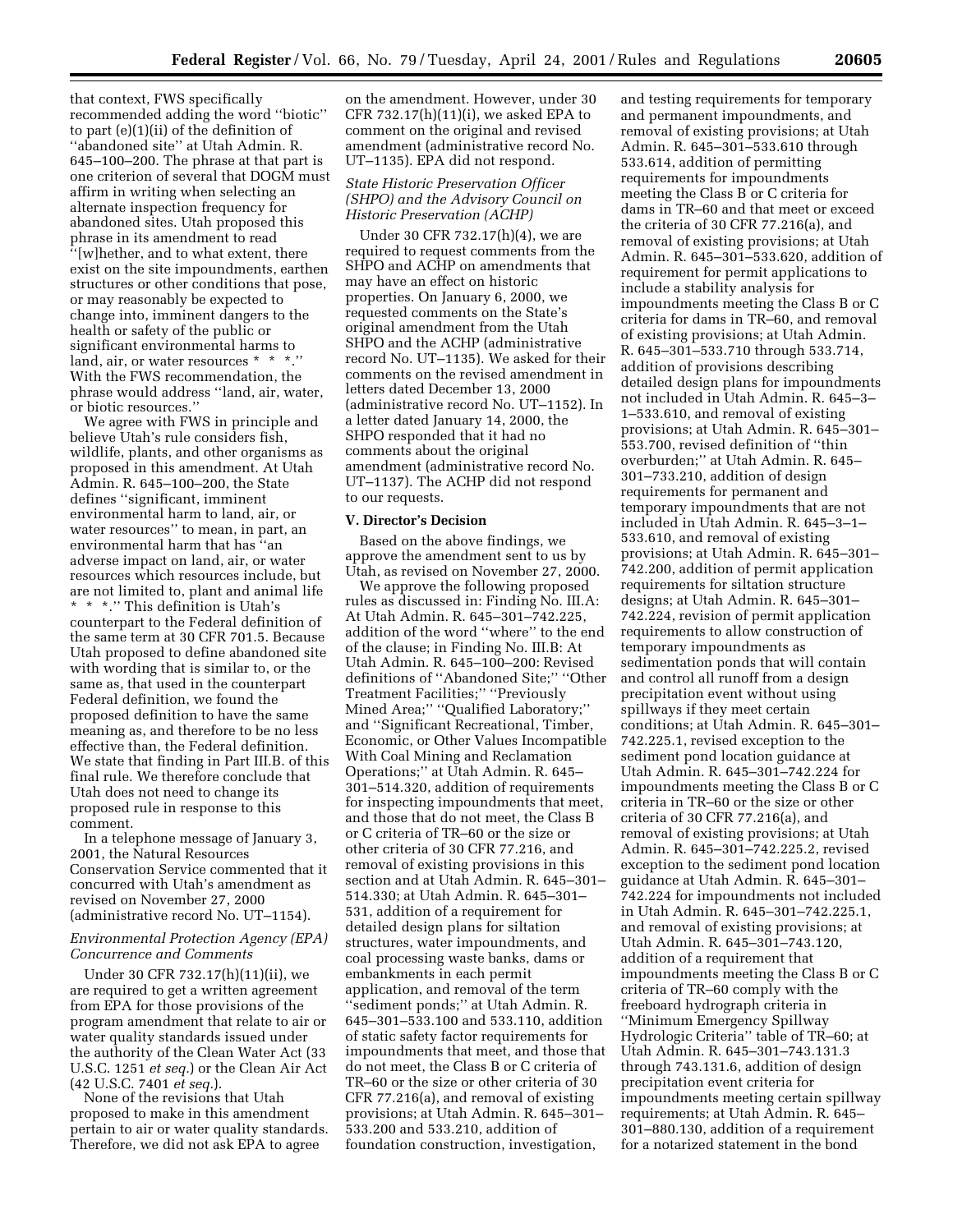release application certifying that all applicable reclamation activities have been accomplished; at Utah Admin. R. 645–302–316.500, addition of new permitting provisions for total prime farmland acreage and construction of water bodies in relation to prime farmlands; and at Utah Admin. R. 645– 401–810, revised provision for contesting a proposed penalty or fact of a violation within 30 days from the date of service of the conference officer's action; in Finding No. III.C.1, the definition of ''Thick Overburden'' at Utah Admin. R. 645–100–200; in Finding No. III.C.2, the requirement at Utah Admin. R. 645–301–743.100 for certain impoundments to comply with the ''Minimum Emergency Spillway Hydrologic Criteria'' table in TR–60; in Finding No. III.C.3, the alternate inspection frequency for abandoned sites at Utah Admin. R. 645–400.132; and in Finding D, the requirement at Utah Admin. R. 645–301–733.100 that permit applications include a detailed design plan for each proposed water impoundment.

To implement this decision, we are amending the Federal regulations at 30 CFR Part 944, which codify decisions concerning the Utah program. We are making this final rule effective immediately to expedite the Utah program amendment process and to encourage states to make their programs conform to the Federal standards. SMCRA requires consistency of state and Federal standards.

### **VI. Procedural Determinations**

#### *Executive Order 12630—Takings*

This rule does not have takings implications. This determination is based on the analysis performed for the counterpart Federal regulation.

# *Executive Order 12866—Regulatory Planning and Review*

This rule is exempted from review by the Office of Management and Budget (OMB) under Executive Order 12866 (Regulatory Planning and Review).

### *Executive Order 12988—Civil Justice Reform*

The Department of the Interior conducted the reviews required by section 3 of Executive Order 12988 (Civil Justice Reform) and determined that this rule meets the applicable standards of subsections (a) and (b) of that section. However, these standards are not applicable to the actual language of state regulatory programs and program amendments since each such program is drafted and promulgated by a specific State, not by OSM. Under

sections 503 and 505 of SMCRA (30 U.S.C. 1253 and 1255) and the Federal regulations at 30 CFR 730.11, 732.15, and 732.17(h)(10), decisions on proposed State regulatory programs and program amendments submitted by the States must be based solely on a determination of whether the submittal is consistent with SMCRA and its implementing Federal regulations and whether the other requirements of 30 CFR Parts 730, 731, and 732 have been met.

### *Executive Order 13132—Federalism*

This rule does not have federalism implications. SMCRA delineates the roles of the Federal and State governments with regard to the regulation of surface coal mining and reclamation operations. One of the purposes of SMCRA is to ''establish a nationwide program to protect society and the environment from the adverse effects of surface coal mining operations.'' Section 503(a)(1) of SMCRA requires that State laws regulating surface coal mining and reclamation operations be ''in accordance with'' the requirements of SMCRA, and section 503(a)(7) requires that State programs contain rules and regulations ''consistent with'' regulations issued by the Secretary pursuant to SMCRA.

### *National Environmental Policy Act*

This rule does not require an environmental impact statement because section 702(d) of SMCRA (30 U.S.C. 1292(d)) provides that agency decisions on proposed state regulatory program provisions do not constitute major Federal actions within the meaning of section 102(2)(C) of the National Environmental Policy Act (42 U.S.C. 4332(2)(C)).

#### *Paperwork Reduction Act*

This rule does not contain information collection requirements that require approval by OMB under the Paperwork Reduction Act (44 U.S.C. 3507 *et seq.*).

### *Regulatory Flexibility Act*

The Department of the Interior determined that this rule will not have a significant economic impact on a substantial number of small entities under the Regulatory Flexibility Act (5 U.S.C. 601 *et seq.*). The Utah submittal that is the subject of this rule is based on counterpart Federal regulations for which an economic analysis was prepared and certification made that such regulations would not have a significant economic effect on a substantial number of small entities.

Accordingly, this rule will ensure that existing requirements previously promulgated by OSM will be implemented by Utah. In making the determination as to whether this rule would have a significant economic impact, the Department relied on the data and assumptions for the counterpart Federal regulations.

### *Small Business Regulatory Enforcement Fairness Act*

This rule is not a major rule under 5 U.S.C. 804(2), the Small Business Regulatory Enforcement Fairness Act. This rule:

a. Does not have an annual effect on the economy of \$100 million;

b. Will not cause a major increase in costs or prices for consumers, individual industries, Federal, state, or local government agencies, or geographic regions; and

c. Does not have significant adverse effects on competition, employment, investment, productivity, innovation, or the ability of U.S. based enterprises to compete with foreign-based enterprises.

This determination is based on the fact that the Utah submittal that is the subject of this rule is based on counterpart Federal regulations for which an analysis was prepared and a determination made that the Federal regulation was not considered a major rule.

### *Unfunded Mandates*

OSM determined and certifies under the Unfunded Mandates Reform Act (2 U.S.C. 1502 *et seq.*) that this rule will not impose a cost of \$100 million or more in any given year on any local, state, or tribal governments or private entities.

### **List of Subjects in 30 CFR Part 944**

Intergovernmental relations, Surface mining, Underground mining.

Dated: March 26, 2001.

### **Brent Wahlquist,**

*Regional Director, Western Regional Coordinating Center.*

For the reasons set out in the preamble, 30 CFR 944 is amended as described below:

#### **PART 944—UTAH**

1. The authority citation for part 944 continues to read as follows:

**Authority:** 30 U.S.C. 1201 *et seq.*

2. Section 944.15 is amended in the table by adding a new entry in chronological order by ''Date of Final Publication'' to read as follows: